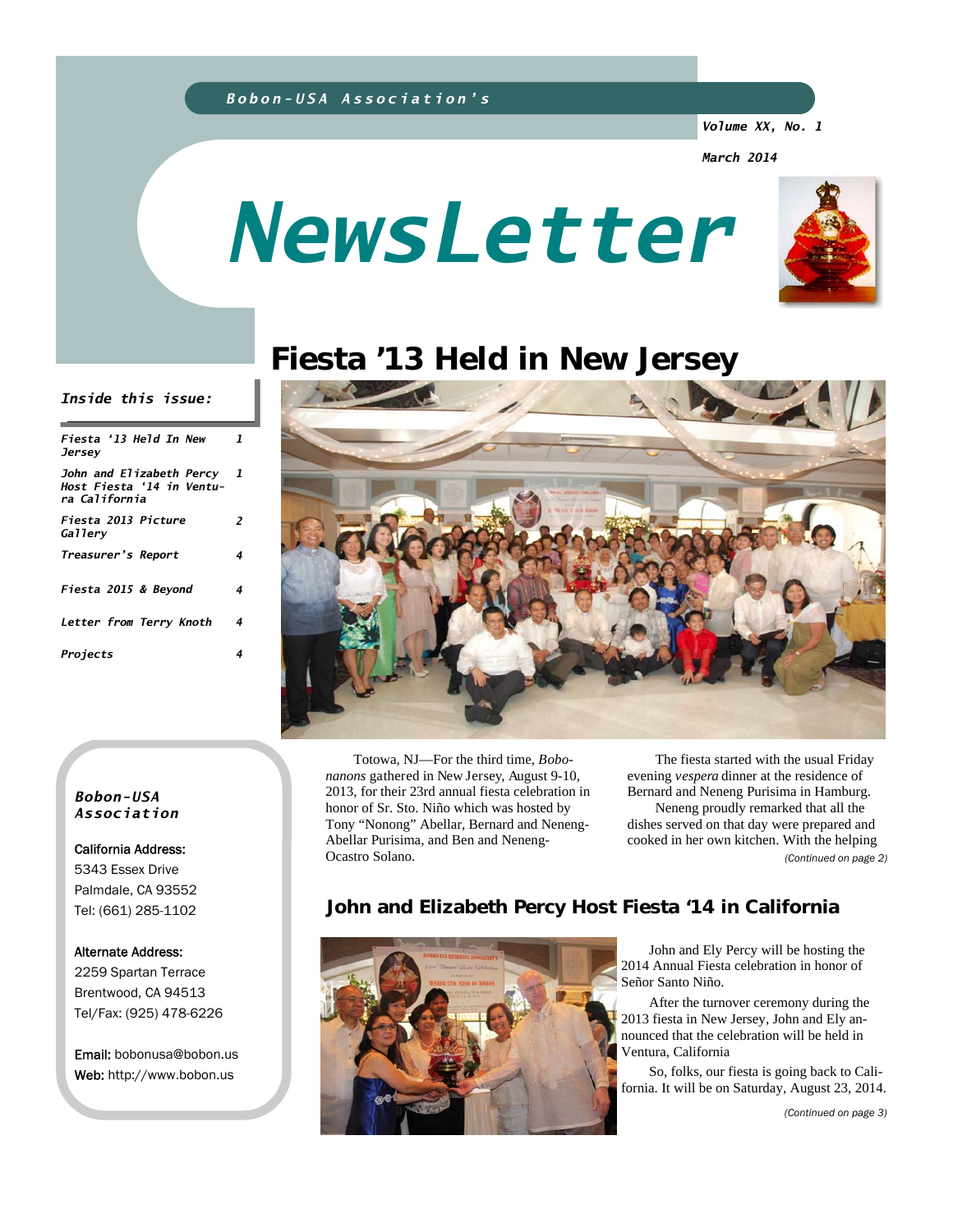#### *(Continued from page 1)*

hands from her co-sponsors Neneng Ocastro-Solano and Husband Benjie, and Uncle Nonong 'Tony' Abellar, they were able to please everyone's palate with only the best home-cooked meal.

 At the fiesta celebration the next day, Father Vidal Roberto Gonzales, Jr. of St. Jude Catholic church in Lake Hopatcong, NJ celebrated the holy mass in honor of Sr. Sto. Niño assisted by Fr. Anle Galias. After the mass, the sumptuous dinner-buffet followed while the judging for the best in *terno* for the ladies and *barong* for the gentlemen competition was happening. The following were judged as winners in the best in *terno*: 1. Terry

*(Continued on page 4)* 

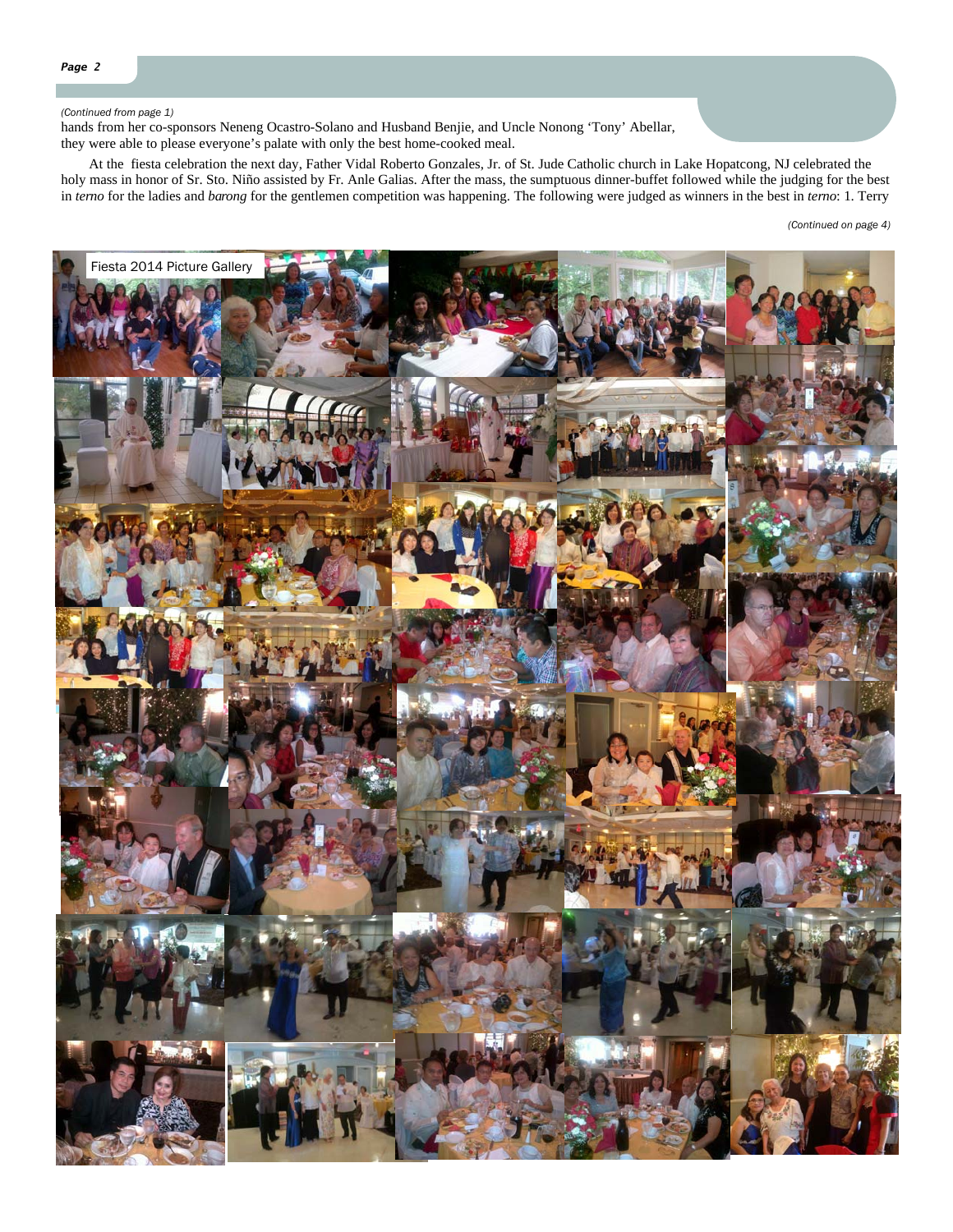We're on the web! At

*(Continued from page 1)* 

The Holy Mass will be at 2pm at the San Buenaventura Mission Church, 211 E. Main St., Ventura, CA 93001, Tel # 805-643-4318.

 Reception (Dinner & Dance) will be from 5-12 midnight at the Courtyard by Marriott Oxnard/Ventura, 600 Esplanade Drive, Oxnard, CA 93036, Tel # 805-988-3600.

 Courtyard by Marriott of Oxnard/Ventura offers a group room rate of \$159/night for single King. Ten (10) rooms are available, breakfast is not included, and there is free parking. Cut off date is July 25, 2014. The reservation name is under Bobon-USA Fiesta.

 Another nearby hotel is Oxnard Grandstay Residential Suites Hotel which offers a group room rate at \$139/night (Friday and Saturday only), one bedroom, with a kitchenette, occupies up to 4 people. There are 15 rooms available and includes buffet breakfast, free wifi, and free parking. You can make a reservation even until one week before the event. The reservation name is also under Bobon-USA Fiesta.

Here are some more details on the fiesta:

- 1. Dress for the event is Semi-Formal Attire
- 2. Donation: \$50.00/adult, \$25.00/child 10-5 years old.
- 3. Our traditional Vespera Get Together will be held on Friday, Aug 22, 2014 at Ms. Esperanza Gorgonia Genne's residence at 6304 Merlin St. Ventura, CA 93003; Tel # 805-654-8833 (home); 805-889-9855(cell). 5pm-6pm -9th day novena; 6pm till midnight -dinner/get together. The Vespera Dinner/Get Together is hosted by the Hermano & Hermana. John (661-202- 9692 cell) & Ely Gorgonia Percy (661-492-8572 cell).
- 4. The 9-day Novena in honor of Señor Santo Niño and the Sponsors are as follows:

August 14 (Thursday) (1st day) (Illinois) Pacita & Estella Cornillez August 15 (Friday) (2nd day) (New Jersey)

Dr. Myrna Escareal Dr. Eddie & Edna (Escareal) Unay Zeny (Jao) Escareal & Children Ramil & Cleofe (Escareal) Espenilla Tez Paredes & Children Tony (Nonong) Abellar (Arizona)



 $www.bobon.us$  August 16 (Saturday) (3rd day)

John & Grace (Chan) Adams & Family (New York)

Ben & Neneng (Ocastro) Solano (New Jersey) Dalisay (Duran) Espina & Family (North Carolina)

Lynn (Escareal) Gennett & Family (Utah) August 17 (Sunday) (4th day) (Arizona)

> Tony & Nelly(Batiles) Hill & Family Ber & Fatima (Yturriaga) Carpina & Family Bartolome & Lily Cornillez and family

August 18 (Monday) (5th day) Shirley (Alvarez) Roxas (Alberta, Canada) Bridgette Alvarez (Alberta, Canada)

Florissa (Quinones) Balite & Family (Texas)

August 19 (Tuesday) (6th day)

Mana Sayong Paredes & Children (California) Rene & Ninfa (Paredes) Bautista Butch & Melinda Paredes

Brian & Lydee (Paredes) Hershey

Dick & Epay Paredes

Totoy & Tita (Carpina) Cornillez (Arizona)

August 20 (Wednesday) (7th day) (California) Jovita (Obedoza) Gorgonia Noel & Bobbie (Del Monte) Cornillez Steve & Bernie (Gorgonia) Guertin

Michael & Myrna (Lapuz) Arboleda

- August 21 (Thursday) (8th day) (California) Francisca Escareal Gorgonia Rudy & Alice (Gorgonia) Clemente Fred & Terry (Yturriaga) Knoth Steve & Fil (Yturriaga) Tobes
- August 22 (Friday) (9th day) (Ventura, California) John & Elizabeth (Gorgonia) Percy & family Hermano & Hermana